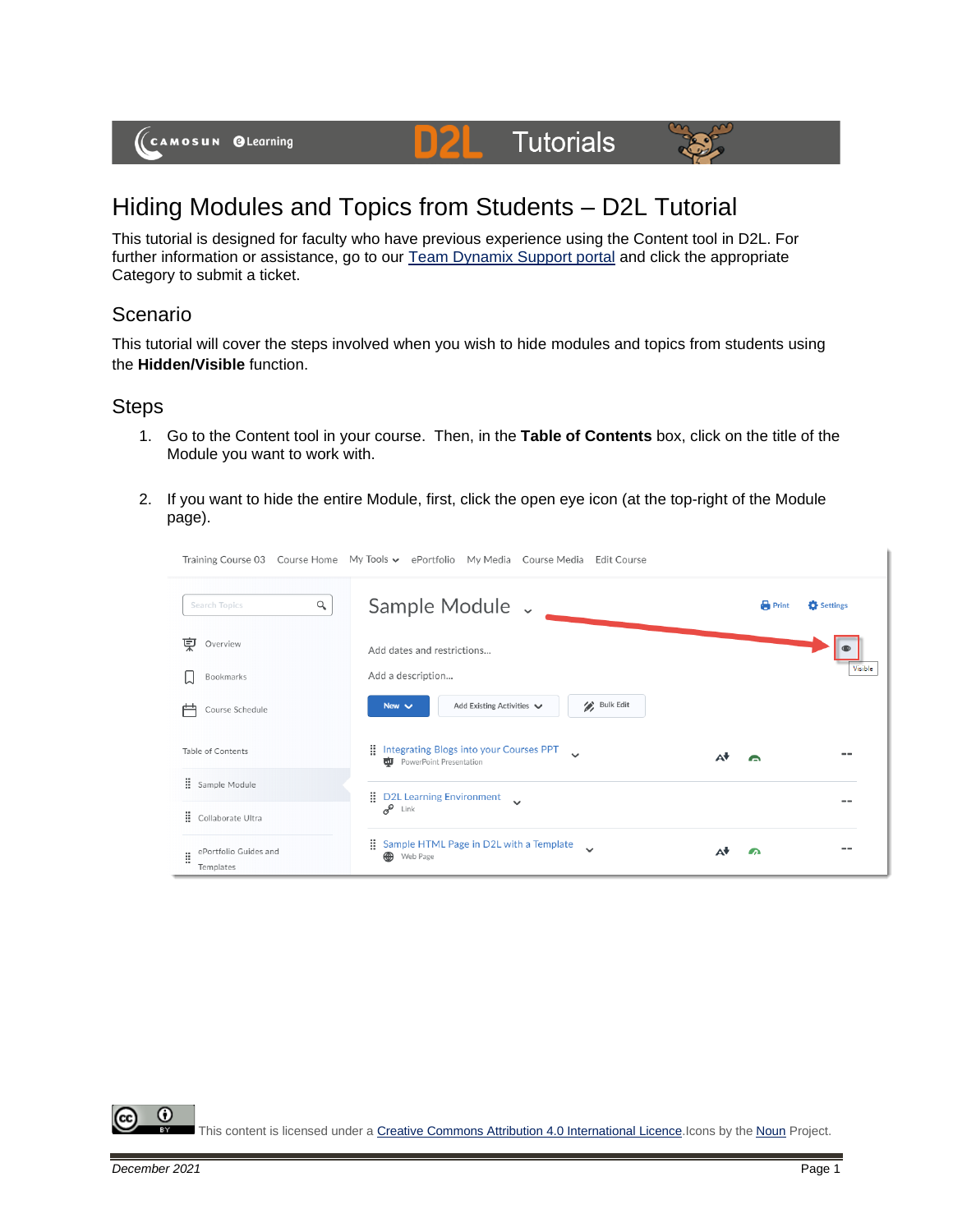3. Then, click the eye icon to change the status of the Module from **Visible** (the open eye) to **Hidden** (the closed eye as seen here). This will hide all Topics in the Module until you make the Module **Visible** again.

| Search Topics            | $\alpha$ | Sample Module v                                                                              | <b>Print</b><br><b>D</b> Settings |
|--------------------------|----------|----------------------------------------------------------------------------------------------|-----------------------------------|
| 宲<br>Overview            |          | Add dates and restrictions                                                                   | Visibility (                      |
| Bookmarks<br>u           |          | Add a description                                                                            |                                   |
| 户<br>Course Schedule     | 2        | / Bulk Edit<br>Add Existing Activities<br>New $\vee$                                         |                                   |
| Table of Contents        | 9        | Integrating Blogs into your Courses PPT<br>$\checkmark$<br><b>DU</b> PowerPoint Presentation | $\checkmark$<br>A<br>ω            |
| Week 1<br>Ħ.<br>S Hidden | 1        | D2L Learning Environment                                                                     |                                   |

4. If you would like to hide only one Topic, click on the down arrow next to the Topic title and select **Edit Properties in Place**.

| Search Topics            | $\varphi$                         | Module 1 ~<br><b>Print</b>                                      | Settings           |
|--------------------------|-----------------------------------|-----------------------------------------------------------------|--------------------|
| 叓<br>Overview            |                                   | Add dates and restrictions                                      | Published $\smile$ |
| Bookmarks                |                                   | Add a description                                               |                    |
| Course Schedule          | $\begin{pmatrix} 1 \end{pmatrix}$ | <b>Bulk Edit</b><br>Add Existing Act vities<br>New $\sim$       |                    |
| Table of Contents        |                                   | E CreatingModulesAndTopics-August 018 ~<br>目 PDF document       |                    |
| $\equiv$ Sample Module   |                                   | View Topic<br>$\equiv$ Platform Requirements $\sim$             |                    |
| $\Xi$ Audio Embed Sample |                                   | Word Document<br><b>Edit Properties In-place</b><br>Change File |                    |
| $\equiv$ Module 1        |                                   | Add a sub-module<br>Submit Feedback                             |                    |
| $\Xi$ Sample Rubrics     |                                   | Download                                                        |                    |
| Ξ<br>Templates           |                                   | Move Down                                                       |                    |
|                          |                                   | Move To                                                         |                    |
| Add a module             |                                   | Delete Topic                                                    |                    |

 $\odot$ This content is licensed under [a Creative Commons Attribution 4.0 International Licence.I](https://creativecommons.org/licenses/by/4.0/)cons by the [Noun](https://creativecommons.org/website-icons/) Project.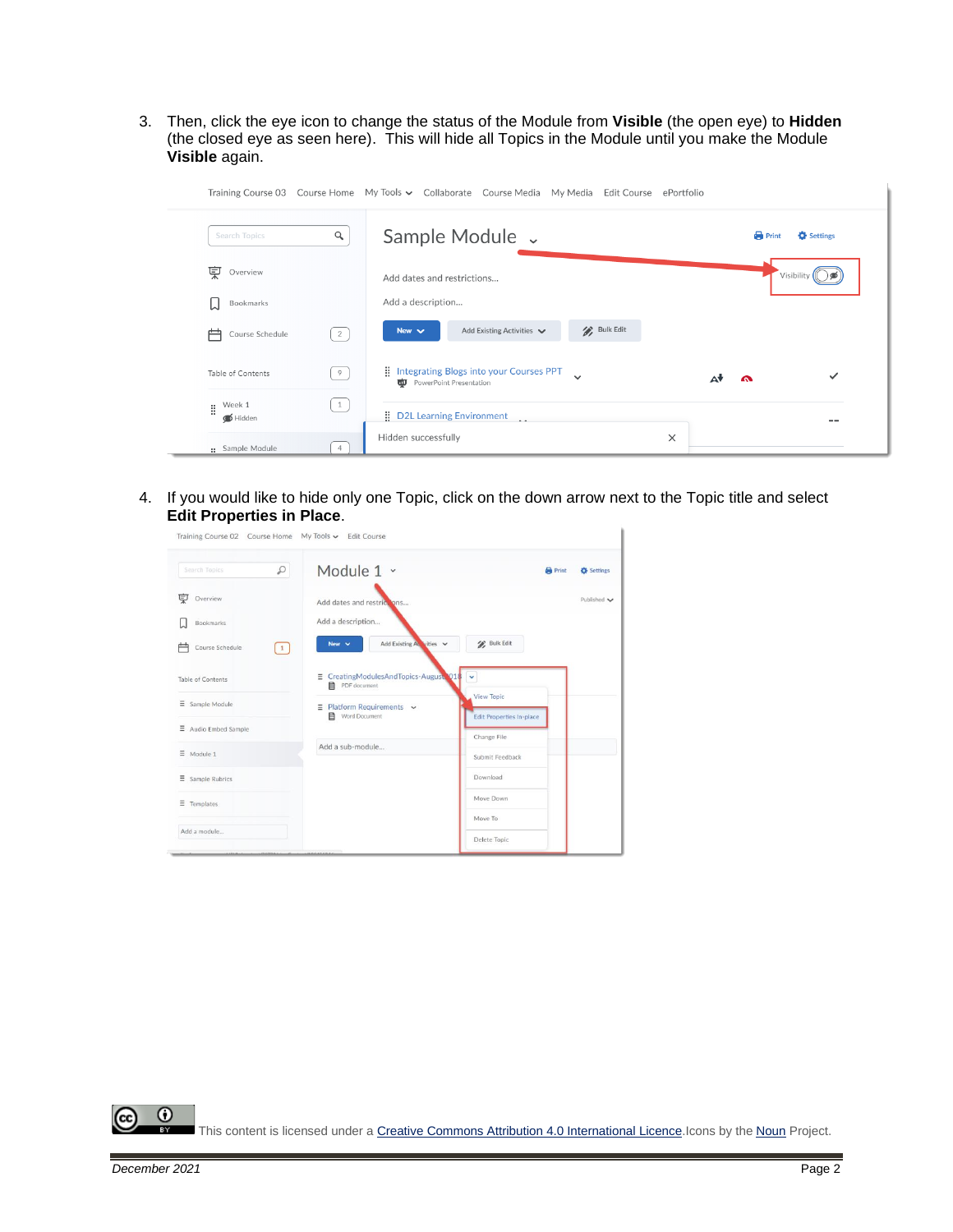5. Click the open eye icon (at the top-right of the Topic title) and, as for hiding a Module, click the eye icon to change the status of the Topic to **Hidden**. This will hide this one Topic from students until you make the Topic **Visible** again. $\mathbf{I}$ 

| $\hbox{\tt Q}$<br>Search Topics                                    | Sample Module v<br><b>Print</b><br>Settings                                                                                                                                              |
|--------------------------------------------------------------------|------------------------------------------------------------------------------------------------------------------------------------------------------------------------------------------|
| <b>東</b> Overview<br>Bookmarks<br>IJ<br>Course Schedule<br>户       | Add dates and restrictions<br><b>OD</b><br>Add a description<br><b>Bulk Edit</b><br>Add Existing Activities V<br>New $\vee$                                                              |
| Table of Contents<br>Sample Module<br>Collaborate Ultra            | Il Integrating Blogs into your Courses PPT<br><b>D</b> PowerPoint Presentation<br>Add dates and restrictions<br>Add a description                                                        |
| ePortfolio Guides and<br>Templates                                 | D2L Learning Environment<br>$-1$<br>$e^{\rho}$ Link                                                                                                                                      |
| 冥<br>Overview<br><b>Bookmarks</b><br>Course Schedule               | Visibility<br>Add dates and restrictions<br>Add a description<br><b>Bulk Edit</b><br>Add Existing Activities<br>New $\vee$<br>$\overline{2}$                                             |
| Table of Contents<br>$\parallel$ Week 1<br>Hidden<br>Sample Module | II Integrating Blogs into your Courses PPT<br>$\overline{9}$<br>Visibility $($<br><b>D</b> PowerPoint Presentation<br>1<br>Add dates and restrictions<br>Add a description<br>$\sqrt{4}$ |
| Ħ.<br>Hidden<br>: Collaborate Ultra                                | D2L Learning Environment<br>--<br>$e^{\theta}$ Link                                                                                                                                      |

 $\overline{0}$ (cc This content is licensed under [a Creative Commons Attribution 4.0 International Licence.I](https://creativecommons.org/licenses/by/4.0/)cons by the [Noun](https://creativecommons.org/website-icons/) Project.